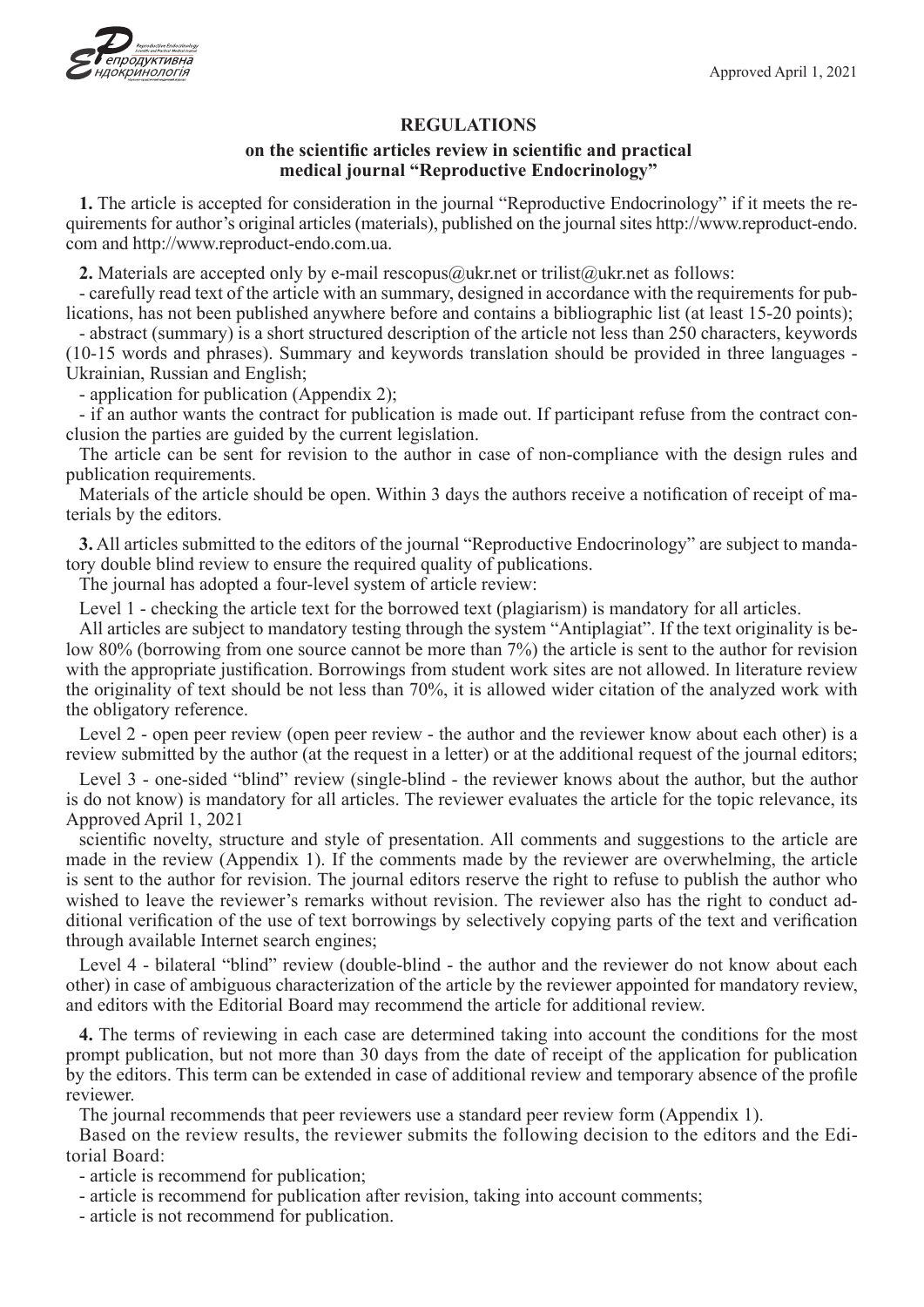

If the reviewer recommends the article for publication after revision based on comments or does not recommend the article for publication, it should indicate the reasons for this decision in the review.

**5.** Reviewing is confidentially. The reviewers and the editors of the journal do not enter into discussions with the authors about the comments made. In case of deviation from publication, the journal editor sends a reasoned refusal to the author within 3 working days.

The article is not reconsideration if the reviewer does not recommend publishing it.

**6.** Editors and Editorial Board in addition to the above reviews may require a recommendation of the department of educational institution for the publication of articles of graduate students, PhD degree seekers.

**7.** At the final decision on acceptance / refusal in the article publication the Editorial Board draws attention to the relevance of the scientific problem in the article. The review should unambiguously characterize the theoretical or applied significance of the study, to correlate the author's conclusions with existing scientific concepts. A necessary element of the review is the reviewer's assessment of the personal contribution of the author to the solution of this problem. It is advisable to note in the review the relevance of the style, logic and accessibility of the presentation of the scientific nature of the material, as well as to obtain an opinion on the reliability and validity of the conclusions.

**8.** Editors and Editorial Board after receiving reviews consider the issue of submitted articles and make a final decision based on the reviewers' assessment of acceptance or refusal to publish it.

Based on this decision, a letter is sent to the author's e-mail, which provides an overall assessment of the article and decision.

**9.** Editorial Board may classify the material as polemical and publish it in the order of scientific discussion if there is a significant share of critical remarks of the reviewer in the article and with a general positive recommendation.

**10.** The original reviews are stored by editors of the journal "Reproductive Endocrinology".

*Note.*

*All costs associated with the publication organization are reimbursed by the author of the article.*

#### Date, full name, signature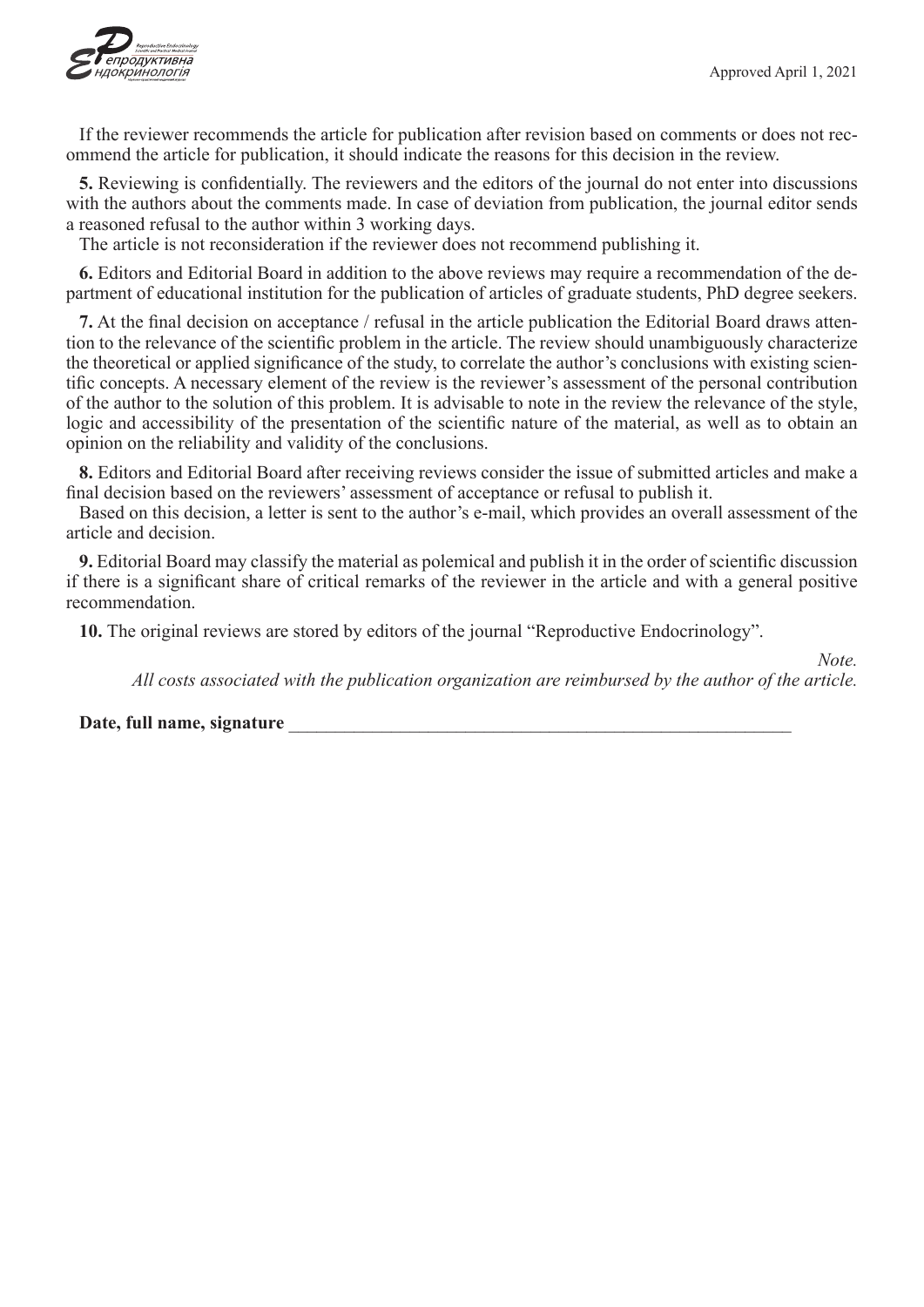

# **ARTICLE REVIEW**

| Author |  |  |  |
|--------|--|--|--|
|        |  |  |  |
|        |  |  |  |

**Article title** \_\_\_\_\_\_\_\_\_\_\_\_\_\_\_\_\_\_\_\_\_\_\_\_\_\_\_\_\_\_\_\_\_\_\_\_\_\_\_\_\_\_\_\_\_\_\_\_\_\_\_\_\_\_\_\_\_\_\_\_\_\_\_\_\_\_\_\_\_\_\_\_\_

| N <sup>0</sup>                              | Review criteria                                                                     |  | N <sub>o</sub> | <b>Notes</b> |  |
|---------------------------------------------|-------------------------------------------------------------------------------------|--|----------------|--------------|--|
| Relevance of the topic                      |                                                                                     |  |                |              |  |
| 2                                           | Scientific novelty                                                                  |  |                |              |  |
| Compliance of title and content<br>3        |                                                                                     |  |                |              |  |
| 4                                           | Logic and the sequence of materials presentation                                    |  |                |              |  |
| Analysis on the declared problems<br>5      |                                                                                     |  |                |              |  |
| 6                                           | Statistical analysis of results (experiment)                                        |  |                |              |  |
|                                             | Use of scientific knowledge methods                                                 |  |                |              |  |
| Citation of scientific sources<br>8         |                                                                                     |  |                |              |  |
| 9                                           | Scientific style, terminology                                                       |  |                |              |  |
| 10                                          | Compliance with design rules                                                        |  |                |              |  |
| 11                                          | Reviewer's comments (if any)                                                        |  |                |              |  |
| Recommendation for publication (emphasize): |                                                                                     |  |                |              |  |
|                                             | Taking into account the comments after completion<br>Reject (justify!)<br>Certainly |  |                |              |  |

| Degree |  |
|--------|--|
|        |  |
|        |  |
|        |  |
|        |  |
|        |  |
|        |  |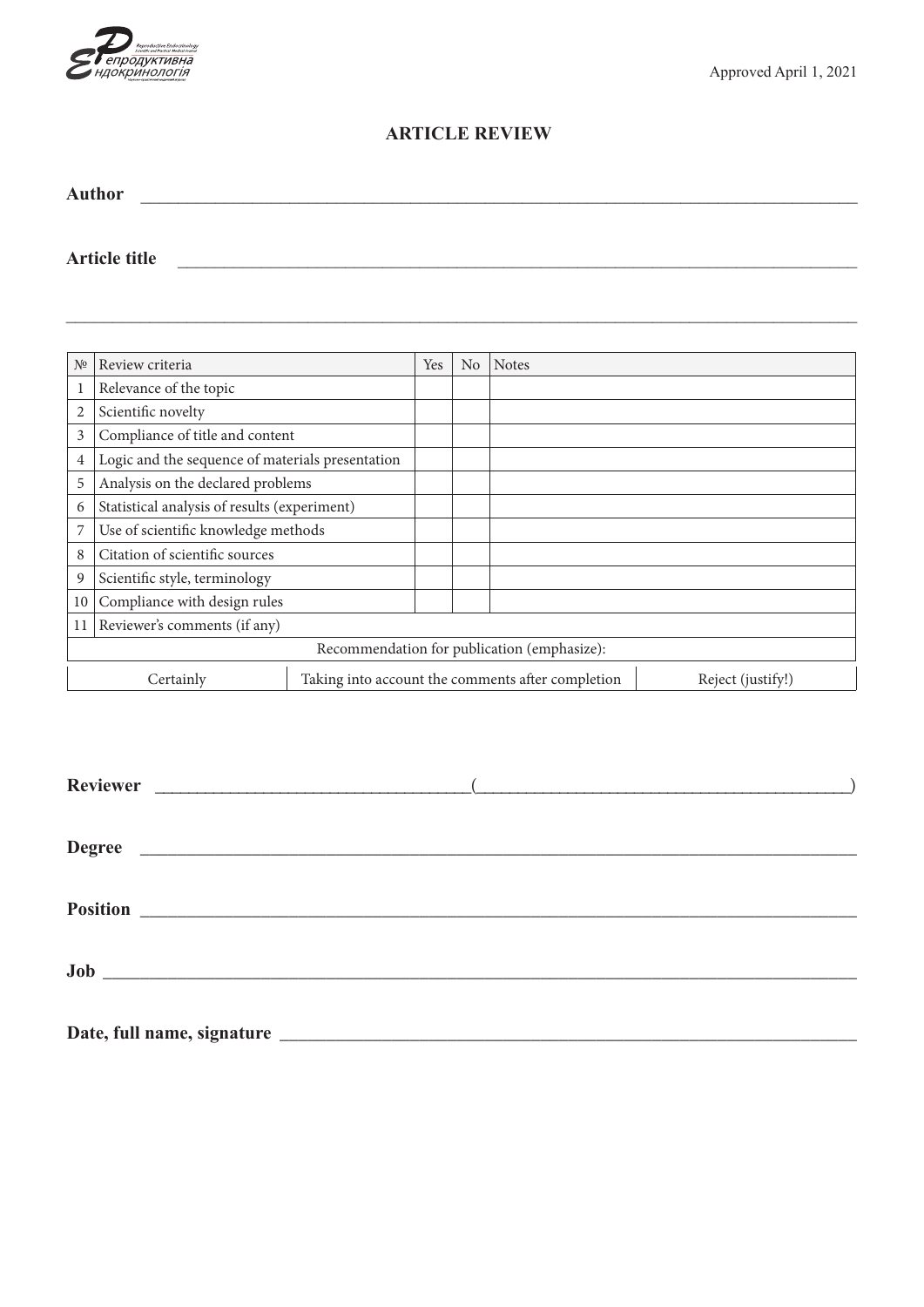

## **APPENDIX 2**

Participant's application for publication in a scientific and practical medical journal "Reproductive Endocrinology" *(filled in electronically form)* to the Editorial Board of the journal "Reproductive Endocrinology" Trilist LLC From \_\_\_\_\_\_\_\_\_\_\_\_\_\_\_\_\_\_\_\_\_\_\_\_\_\_\_\_\_\_\_\_\_\_\_\_\_\_\_\_\_\_\_\_ I am sending you an article prepared by me  $\_$  , and the contribution of the contribution of the contribution of the contribution of the contribution of  $\mathcal{L}_\text{max}$ *(article title)* For consideration and publication on the topic *(topic title)* I am acquainted and agree with the terms of the publication consideration and placement. I claim that I have never published an article before. I do not deny against the article publication on the websites of the journal "Reproductive Endocrinology", as well as on the website of the V.I. Vernadsky National Library of Ukraine and other platforms of science databases (Scopus, Google Scholar and others databases that index the journal "Reproductive Endocrinology"). **Questionnaires data** Place of work / study: \_\_\_\_\_\_\_\_\_\_\_\_\_\_\_\_\_\_\_\_\_\_\_\_\_\_\_\_\_\_\_\_\_\_\_\_\_\_\_\_\_\_\_\_\_\_\_\_\_\_\_\_\_\_\_\_\_\_\_\_\_\_\_\_\_\_\_ Position: Academic degree (candidate/PhD, doctor of sciences/MD): \_\_\_\_\_\_\_\_\_\_\_\_\_\_\_\_\_\_\_\_\_\_\_\_\_ Grade (associate professor, professor): Mailing address (with index): \_\_\_\_\_\_\_\_\_\_\_\_\_\_\_\_\_\_\_\_\_\_\_\_\_\_\_\_\_\_\_\_\_\_\_\_\_\_\_\_\_\_\_\_\_\_\_\_\_\_\_\_\_\_\_\_\_\_\_\_\_\_\_\_\_\_\_\_\_\_\_\_\_\_\_\_\_\_\_\_\_\_\_ Contact phone (with city code):\_\_\_\_\_\_\_\_\_\_\_\_\_\_\_\_\_\_\_\_\_\_\_\_\_\_\_\_\_\_\_\_\_\_\_\_\_\_\_\_\_\_\_\_\_\_\_\_\_\_\_\_\_\_\_\_\_\_\_\_ E-mail: Number of additional journals (the cost includes 1 journal): ORCID: **Addendums**: 1. Electronic version of the article on pages 2. Confirmation of authorship Date, full name, signature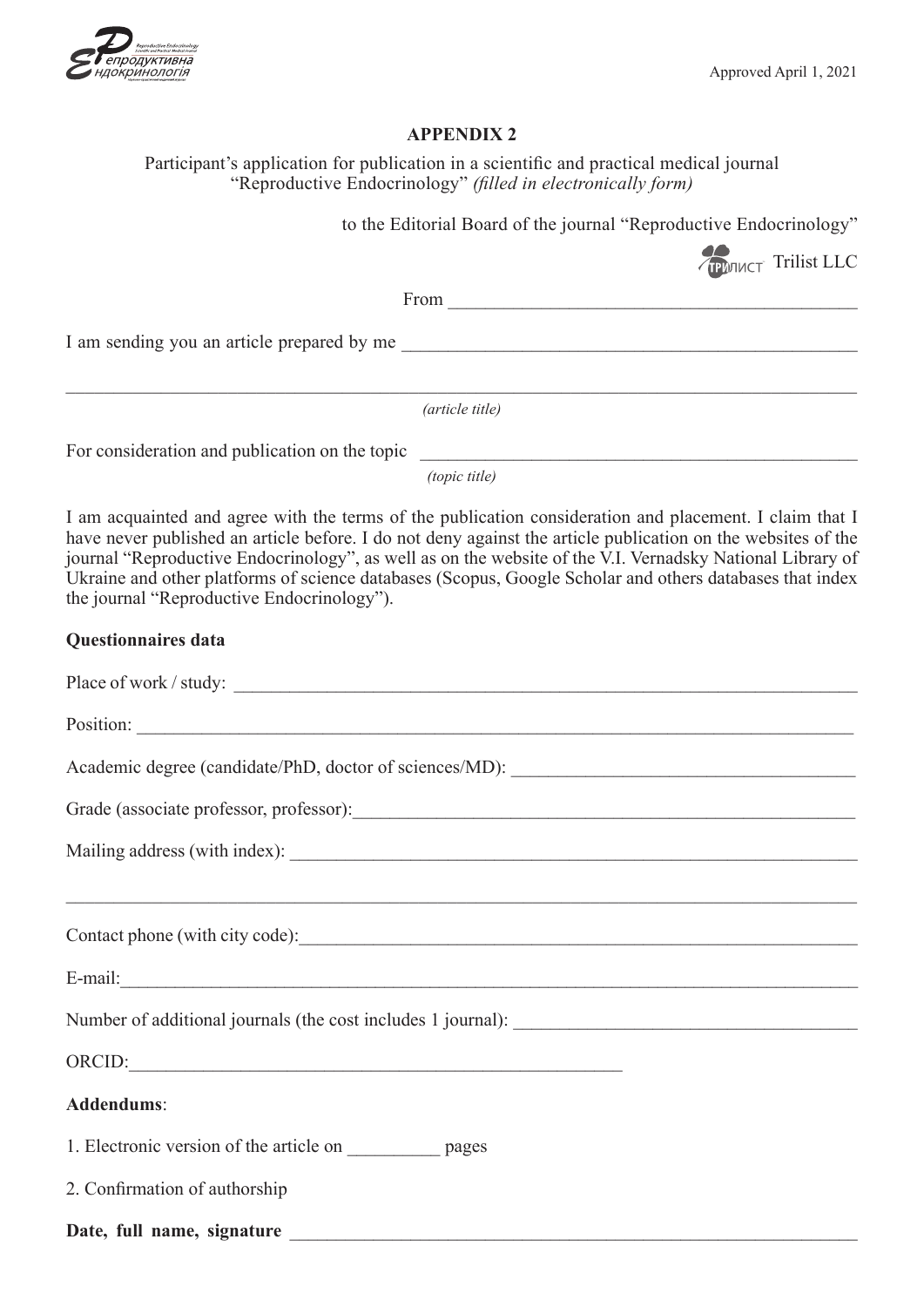

## **APPENDIX 3**

# **AGREEMENT №** \_\_\_\_\_\_\_\_\_\_\_

Kyiv « $\_\_$  »  $\_\_$  202  $\_\$  year

| LLC "Trilist" (hereinafter - "Performer") in the person of General Director Ploshenko M.G., acting on the                                                                                                                      |  |
|--------------------------------------------------------------------------------------------------------------------------------------------------------------------------------------------------------------------------------|--|
| basis of the Charter, on the one hand, and full name                                                                                                                                                                           |  |
| $passport N2$ series series series series series series series series series series series series series series series series series series series series series series series series series series series series series serie |  |
| date of issue __________________________(hereinafter - "Customer"), on the other hand, entered into this                                                                                                                       |  |
| Agreement on the following:                                                                                                                                                                                                    |  |
| 1. The subject of the agreement                                                                                                                                                                                                |  |
| Editorial and publishing preparation, reviewing, design and organization of publication of the article                                                                                                                         |  |
|                                                                                                                                                                                                                                |  |
|                                                                                                                                                                                                                                |  |
| (hereinafter - "Publication") in the next issue of the journal "Reproductive Endocrinology" according to the                                                                                                                   |  |
|                                                                                                                                                                                                                                |  |
| 2. Obligations of the parties                                                                                                                                                                                                  |  |
| 2.1. Customer undertakes:                                                                                                                                                                                                      |  |
| 2.1.1. Provide the original publication no later than 4 weeks before publication of the next issue of the journal.                                                                                                             |  |
| 2.1.2. Make a payment for the Publication within 5 banking days after receiving the invoice. The cost of<br>services for the organization of publication and forwarding of the 1st copy issue of the journal for author,       |  |
|                                                                                                                                                                                                                                |  |
|                                                                                                                                                                                                                                |  |
| VAT is not taxed.                                                                                                                                                                                                              |  |
| 2.2. Performer undertakes:                                                                                                                                                                                                     |  |
| 2.2.1. To publish the next issue of the journal according to the annual journal plan, completion of editorial                                                                                                                  |  |
| redaction and review.                                                                                                                                                                                                          |  |
| 2.2.2. Send (forward) to the Customer 1 copy of the journal issue with Publication of the author(s) to the                                                                                                                     |  |
| address specified in the application.                                                                                                                                                                                          |  |
|                                                                                                                                                                                                                                |  |

2.3. Payments under the Agreement are made by non-cash payment to the account of LLC "Trilist" or to a card current account.

# **3. Other conditions**

3.1. Customer is responsible for the content of the Publication.

3.2. Customer confirms that he owns the copyright of the publication.

3.3. Customer confirms the copyright of the Performer for the layout, design, free use of the Publication with the authors' name.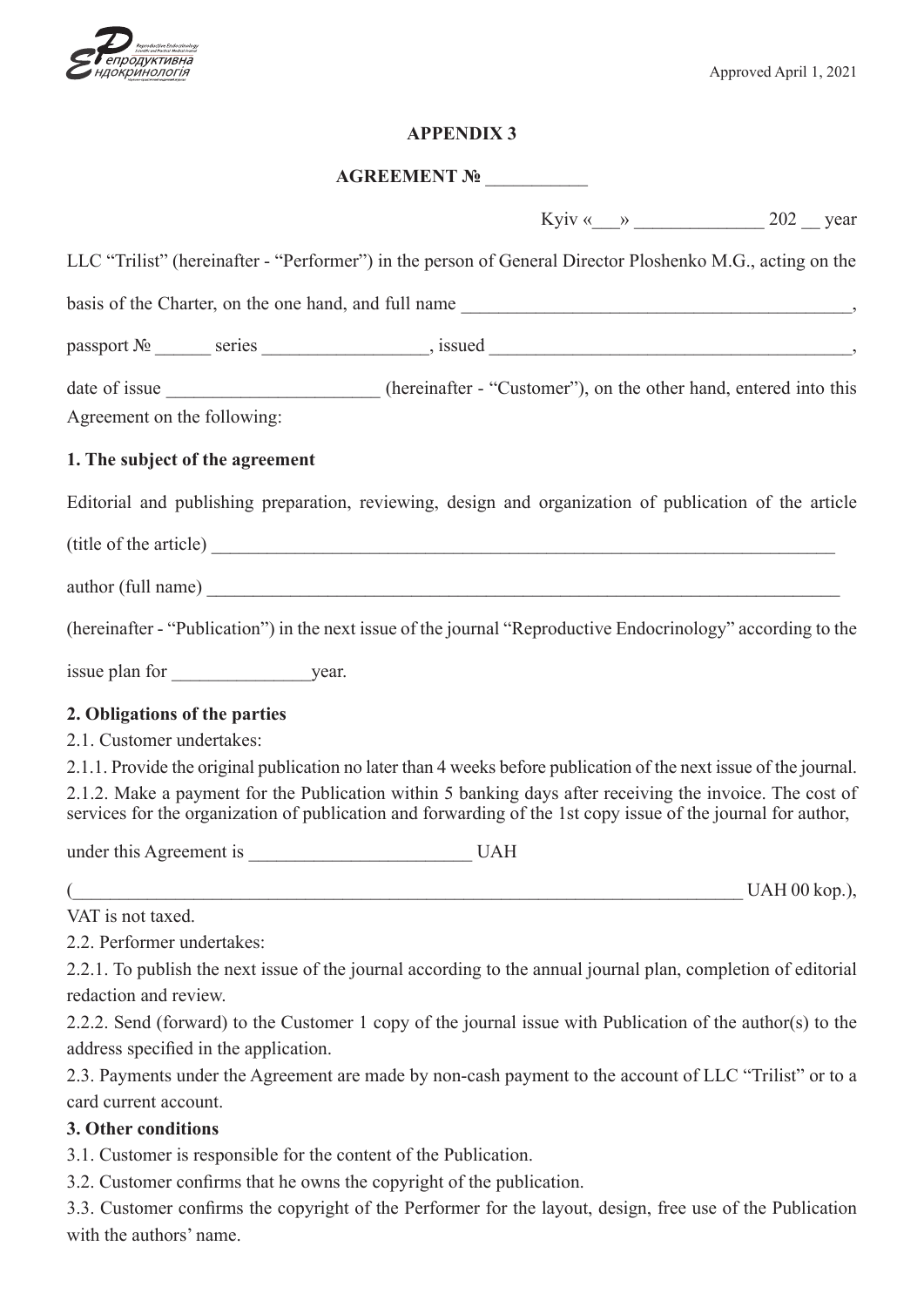

3.4. Customer transfers to the Performer the non-exclusive right to bring the Publication content to public notice, including by placing it on the Internet on the journal "Reproductive Endocrinology" websites, as well as on the V.I. Vernadsky National Library of Ukraine website and on the science databases platforms that index the journal.

3.5. Performer is responsible for the quality of design and timing of publication.

3.6. This Agreement enters into force from the moment of signing and is valid until the end of the parties to the agreement of their obligations.

3.7. An article received by the editors or paid for in violation of paragraph 2.1. is included in the next issue.

3.8. The parties have agreed that all materials and documents provided by e-mail, which allow determining that they come from the other party to this agreement, are recognized as officially sent.

3.9. Performer reserves the right to invite the author to make changes to the title and annotation (summary) of the article upon final approval of the issue and approval of the "Contents" of the journal issue.

# **4. Dispute resolution procedure**

4.1. All disputes concerning the implementation of this Agreement shall be resolved by the parties through negotiations. If it is impossible to reach an amicable agreement, the dispute shall be submitted to the court in accordance with the legislation of Ukraine.

**5. Details of the parties**

| <b>Performer:</b>                                         | <b>Customer:</b>                                           |  |  |  |
|-----------------------------------------------------------|------------------------------------------------------------|--|--|--|
| LLC "TRILIST"                                             | Name<br><u> 1980 - John Stein, Amerikaansk politiker (</u> |  |  |  |
| USREOU code 35422926                                      |                                                            |  |  |  |
| Entry in the USR Date: 17.09.2008                         |                                                            |  |  |  |
| Number: 1 357 102 0000 002306                             | Passport:                                                  |  |  |  |
| Legal address: 08200, Kyiv region, Irpin,                 | Series<br>$N_2$                                            |  |  |  |
| B. Khmelnytsky street, bldg. 43,                          |                                                            |  |  |  |
| tel.: 0442299079; 0459792211                              | Issued                                                     |  |  |  |
| Postal address: 01030, Kyiv,                              |                                                            |  |  |  |
| Bohdan Khmelnytsky street, 42                             |                                                            |  |  |  |
| IBAN UA683204780000000002600289830                        | Date of issue                                              |  |  |  |
| Bank JSB "Ukrgasbank", Kyiv,                              |                                                            |  |  |  |
| MFO 320478                                                | Address (with index):                                      |  |  |  |
| Single tax payer third group, rate $5\%$ ,                |                                                            |  |  |  |
| without VAT, extract № 1510313401371<br>dated 23.12.2015. | From the Performer From the Customer                       |  |  |  |
|                                                           | M.G. Ploshenko                                             |  |  |  |